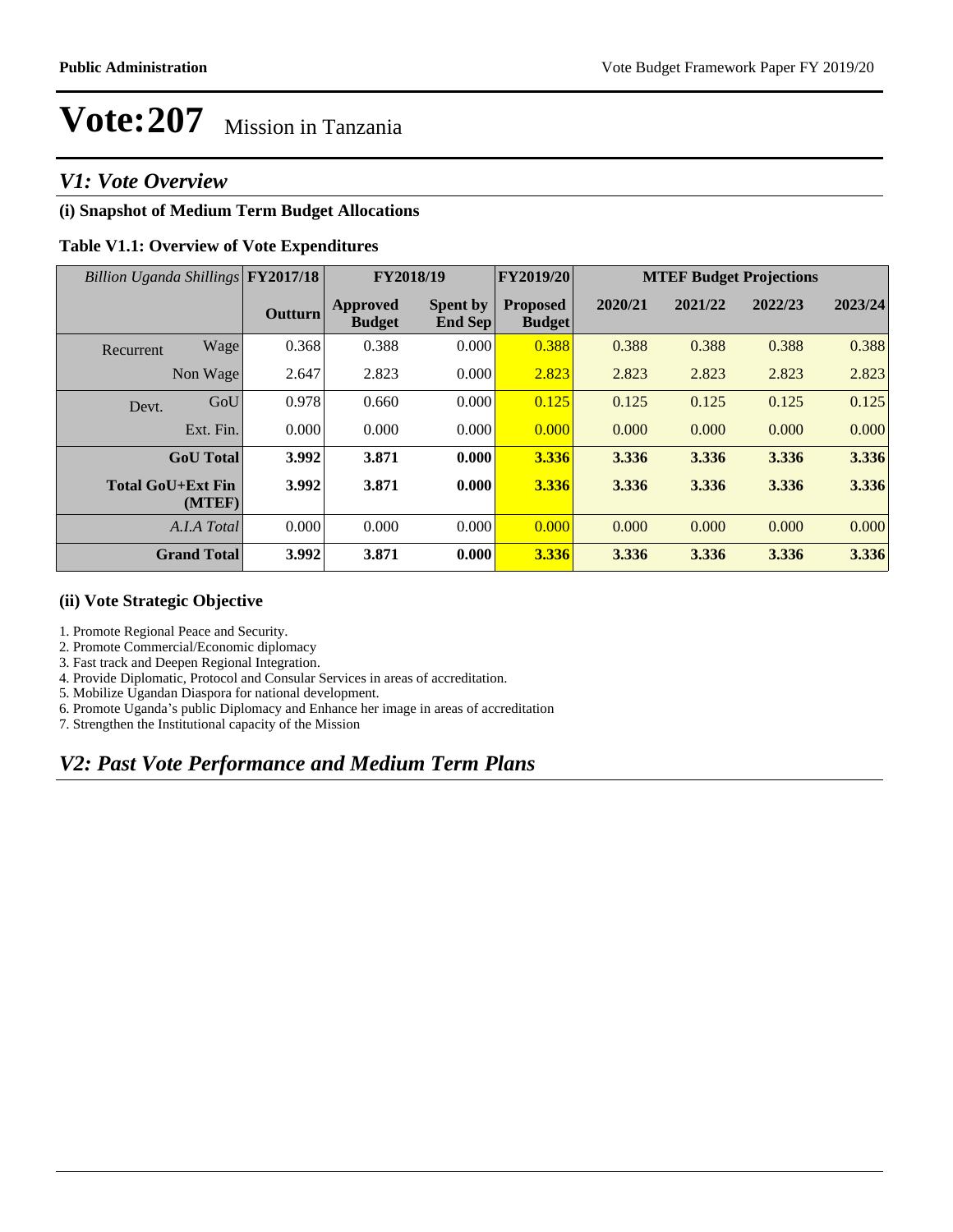#### **Performance for Previous Year FY 2017/18**

1. The High Commissioner H.E. Richard T Kabonero held meetings with speaker of Parliament and other Government officials from the 4th -11th April 2018 in the Capital City Dodoma Tanzania.

2. The Mission facilitated the High Commissioner H.E. Richard T Kabonero to participate in Union Day Celebrations and inspected the plots of the New Government City in Dodoma on the 20th- 27th April 2018.

3. The Mission participated in the East African Community Council of Ministers meeting from the 3rd-7th May 2018. The also met the Speaker of East African Legislative Assembly H.E Rt Hon Ngoga Martin and Ugandans Living and working in Arusha.

4. The Mission purchased a new station wagon 4W drive from Toyota Tanzania to ease Travels to Dodoma where the New capital city has been relocated.

5. The High Commissioner H.E. Richard T Kabonero presented credentials to the President of Malawi H.E Pter Mutharika in Blantyre from the 8th-11th May 2018.

6. The High Commissioner H.E. Richard T Kabonero presented credentials to the President of Mozambique H.E Filipe Nyusi in Maputo on the 15th May 2018.

7.The Mission Participated in the presidential State Visit of the President of the Republic of Uganda H.E Museveni Yoweri Kaguta in Maputo Mozambique from the 17th- 20th May 2018.

8. The Mission had on ground training of the NAVISION System from the 11th-15th June 2018 in Tanzania by the Accountant Generals Uganda Team.

9.The Mission participated in the 14th Summit of Northern Corridor Integration Projects from the 21st- 22nd June 2018 in Nairobi Kenya.

10. The Mission Visited the Kinuwa Miguu Zanzibar Headquarters Prisons and met Ugandans Living in Zanzibar from the 25th-29th June 2018.

11. The Mission participated in the EAC Heads of State Infrastructure and Health Financing Summit and the 19th Ordinary Summit of EAC Heads of State held in Kampala, Uganda on the 22nd and 23rd February 2018 respectively.

12. The Mission facilitated High Commissioner H.E. Richard T Kabonero to present letters of credence to H.E the President of the Republic of Mauritius on the 8th February 2018.

13. The Mission facilitated H.E Amb Richard Kabonero, High Commissioner to present Letters of Credence to the Secretary General of COMESA and H.E. Edgar Lungu, President of the Republic of Zambia on 13th and 14th December 2017 respectively.

14. Participated in the Meeting on Tanzania-Uganda Cross-Border issues from 19th - 22nd December, Bukoba, Tanzania.

15. Participated at the Meeting of the Joint Technical Team on Uganda-Tanzania Border reaffirmation,  $22nd - 26th$  January 2018, Entebbe, Uganda.

16. The Mission actively participated and provided Technical and Protocol services during the Laying of the Foundation Stone for Construction of the East African Crude Oil Pipeline (EACOP) which took place in Tanga, Tanzania on the 5th of August 2017.

- 17. The Mission participated in the in Trade Facilitation Symposium that was held in Guangzhou China on the 28th -29th August 2017.
- 18. The Mission attended and participated in the TICAD Ministerial meeting in Maputo Mozambique on the 24th -25th August 2017.

19. The Mission coordinated the repatriation of the bodies of the 13 Tanzanian Nationals that perished in an accident in Masaka, Uganda; The Mission also accompanied the designated Ugandan Minister to attend the burial on the 16th September 2017.

20. The Mission received the High Commissioner H.E Amb. Richard Kabonero Tumusiime on the 31st August 2017 and had a dinner to welcome him.

21. The Mission facilitated H.E Amb Richard Kabonero, High Commissioner to present Letters of Credence to the EAC Secretary General in Arusha on the 12th September 2017.

22. The Mission attended the 26th Meeting of the Sectoral Council of Ministers Responsible for EAC Affairs and Planning from 21st to 25th August 2017 in Arusha.

23. The Mission attended the 8th East and Central Africa Road and Rail Infrastructure Summit 2017 on the 19th-20th September 2017 at Hyatt Regency, the Kilimanjaro Dar es Salaam.

24. The Mission attended the 37th Meeting of the Governing Council Meetings in Dar es Salaam on the 15th September 2017

25. The Mission provided Protocol service to Her Royal Highness Nnabagereka S. Nagginda during the African Philanthropy Forum Regional Meeting on the 8th September 2017.

26. The Mission provided consular service to Ugandan living in Tanzania and issued out 274 Emergency Travel Documents, 23 Gratis Visa, 63 Multiple Visas and 55 Single Entry Visas.

27. The mission coordinated negotiations and exchange of comments on the following MoUs negotiations between the Republic of Mauritius and the Republic of Uganda.

- Draft Bilateral Trade Agreement;
- Draft MoU on Political Consultation Mechanisms;
- Draft General framework Agreement;
- Draft Bilateral Air Services Agreement (BASA); and

Draft Agreement for the Employment of Mauritian Professionals in Uganda.

Draft Framework agreement on cooperation between the Republic of Uganda and Republic of Mozambique.

Memorandum of Understanding between the Ministry of Foreign Affairs of the Republic of Uganda and the Ministry of Foreign Affairs and Cooperation of the Republic of Mozambique.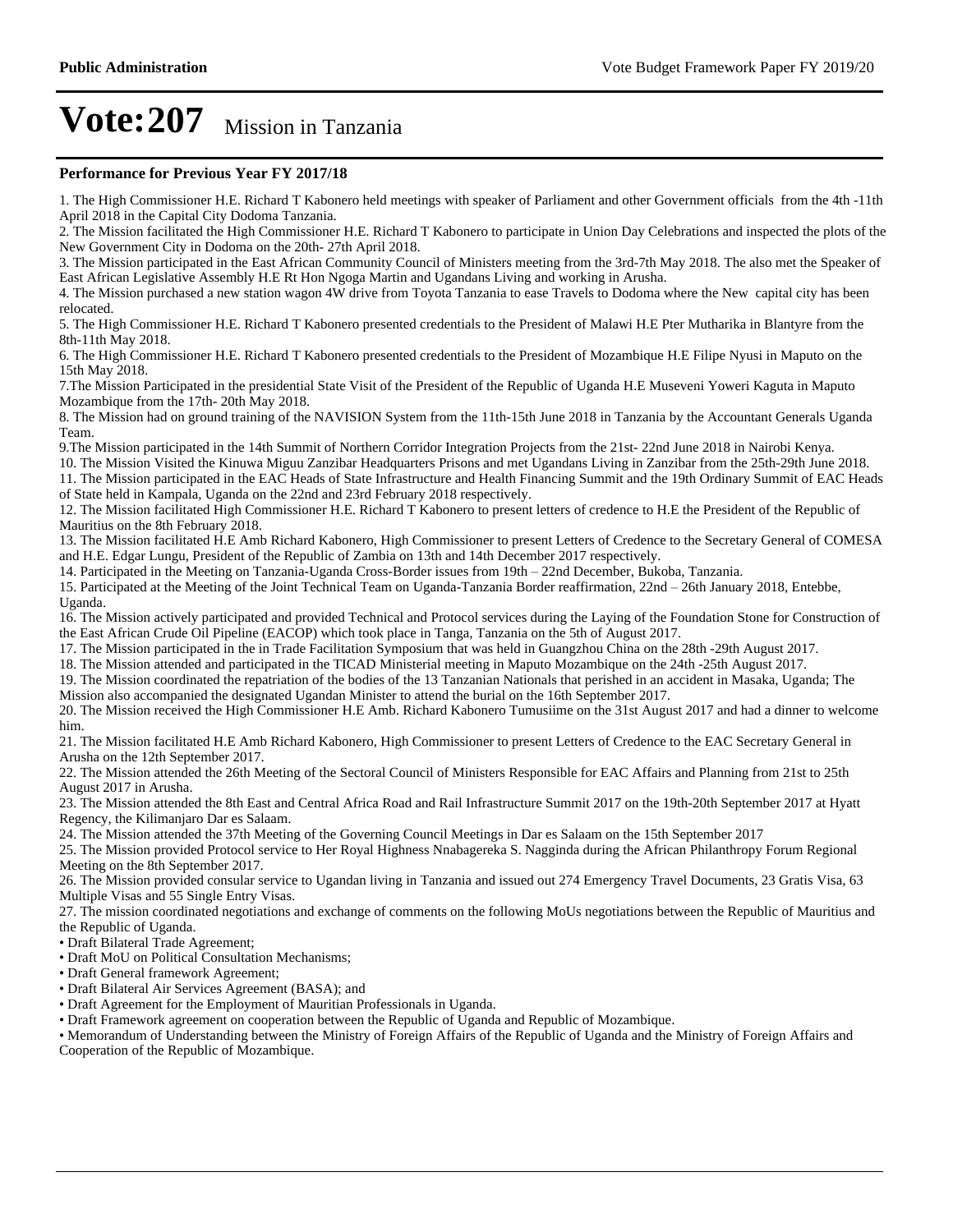#### **Performance as of BFP FY 2018/19 (Performance as of BFP)**

1. The Mission participated in the 20TH COMESA Summit and Policy Organs meeting held in Lusaka, Zambia from 9th to 19th July 2018.

2. The Mission participated in the Uganda-Tanzania Joint Permanent Commission Meeting from 21st - 23rd August 2018 in Kampala.

3. The Mission participated in the 9th High- Level meeting of the Regional Oversight Mechanism (ROM) of the peace, security and cooperation framework for the DRC and the region in Kampala.

4. The Mission participated in the Tanga-Hoima Joint Uganda - Tanzania inspection of EACORP.

5. Independence Day Celebrations held by the Mission. Uganda's foreign policy was articulated in various ways during these functions on the 06th October 2018.

6. Mission hosted Ugandans working in Tanzania so as to get familiar with them and the challenges they face while in Diaspora.

7. Mission actively participated in monthly meetings during the FY 2017/18 of the African Diplomatic Group (ADG) where various issues of concern affecting Members of the Group in realization of their goals and targets are discussed including engagement with the Host State. Uganda's tourism, trade and investment sectors were widely promoted in these meetings.

8. The Mission participated in the Ceremonies for the Inauguration of Air Tanzania direct flight from Dar es Salaam to Entebbe, Uganda via Kilimaniaro.

9. The Mission visited Dodoma, where a meeting was held with Dodoma City Officials to Survey and mark allocated acres. The assigned team proceeded to Tanga to evaluate the land allocated to Uganda for monitoring of EACOP Project where the Mission managed to secure a land title deed.

10. The Mission participated in the Bilateral meeting on trade held in Kampala, from the  $24th - 28th$  September 2018

11. Handled over 17 requests for aircraft over flight and landing and arms clearances from Uganda Government as well as countries of accreditation during FY 2017/18.

12. The Mission issued out 4 single entry visas, 6 multiple entry visas, 0 gratis visas and 50 emergency travel documents were issued during the period 1st July 2018 to 30th September, 2018.

13. Mission verified/authenticated various documents including business licenses for applicants who were applying for tenders with Petroleum Authority of Uganda. Birth certificates and academic certificates during the Financial Year 2017/2018.

14. Mission handled 9 stranded cases through liaising with the families of the stranded individuals to facilitate their relatives in travelling back home.

15. Memorandum of Understanding between the Government of the Republic of Uganda, Ministry of Education and Sports and the Government of the United Republic of Tanzania , Ministry of Education, Science and Technology relating to the cooperation in the field of Education 16. Mission continued to recommend eligible Ugandans for job placements in the EAC/COMESA Secretariats.

#### **FY 2019/20 Planned Outputs**

1. Regional Peace and Security promoted.

- 2. Commercial/ Economic Diplomacy promoted
- 3. Regional Integration deepened.
- 4. Diplomatic, Protocol and Consular Services provided.
- 5. Ugandan Diaspora mobilized and empowered for development.
- 6. Uganda's Public Diplomacy promoted.
- 7. Institutional Capacity of the Mission strengthened

#### **Medium Term Plans**

- 1. Resources mobilized for Development.
- 2. Architectural designs acquired.
- 3. Security equipment purchased.
- 4. Timely provision of Diplomatic, Protocol and Consular Services.
- 5. Increased trade, tourism and Investment to Uganda promoted.
- 6. Strategic regional infrastructure projects fast tracked.
- 7. Mission Returns and Reports prepared and submitted Missions.

#### **Efficiency of Vote Budget Allocations**

1.The resource envelope received is no sufficient to carry out all the planned activities of the Mission across the 6 countries which it is accredited, which has caused the Mission to prioritize its expenditure on particular activities.

2. The relocation of the Capital city from Dar es Salaam to Dodoma that has caused all MDAs to relocate making coordination between the Government and Mission complicated.

#### **Vote Investment Plans**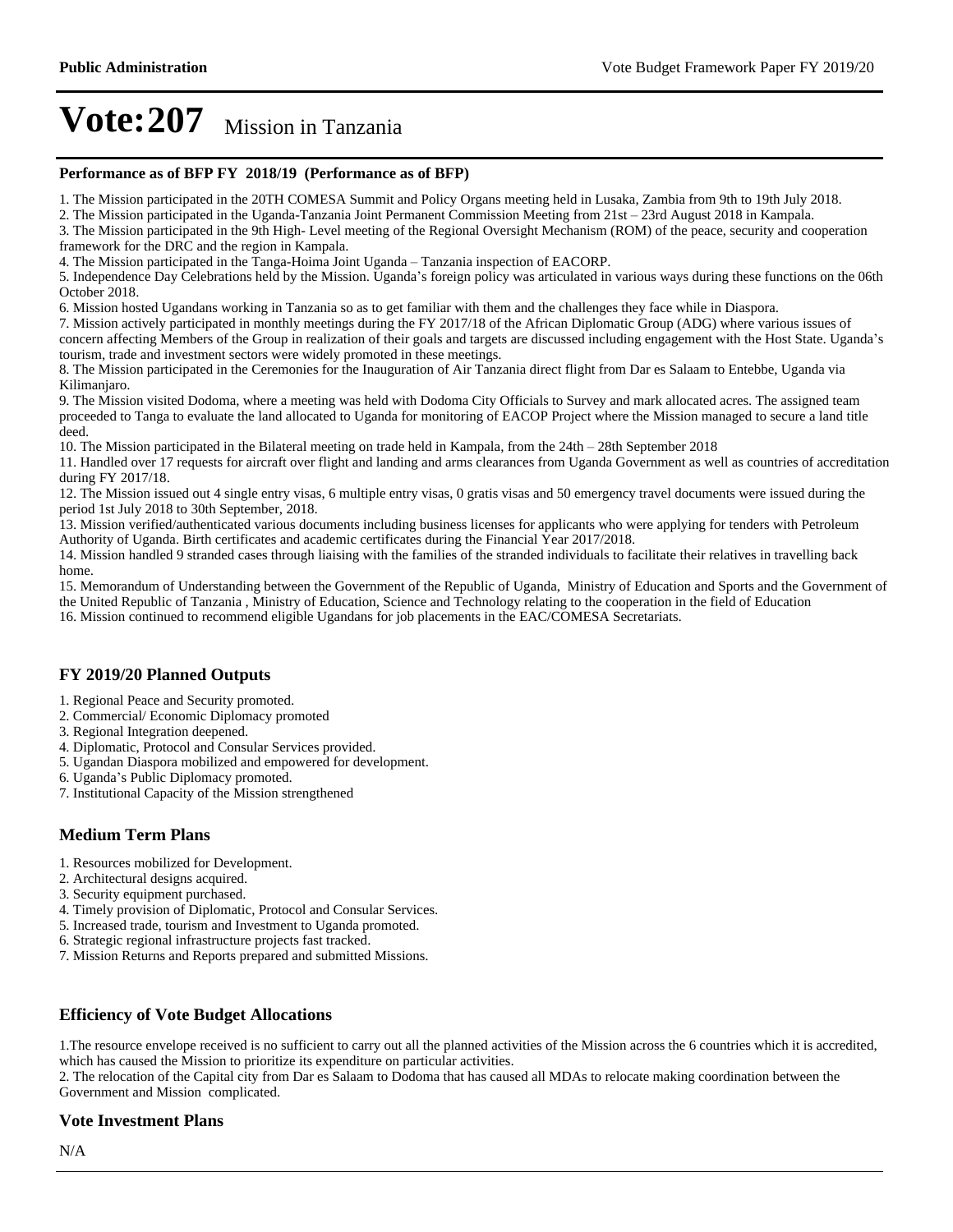#### **Major Expenditure Allocations in the Vote for FY 2019/20**

211103- Allowances 211105- Mission Staff Salaries 223003- Rent 221009- Welfare and Entertainment 222001- Telecommunications

#### **V3: PROGRAMME OUTCOMES, OUTCOME INDICATORS AND PROPOSED BUDGET ALLOCATION**

#### **Table V3.1: Programme Outcome and Outcome Indicators**

| <b>Vote Controller:</b>                                        |                                                                                                                 |                          |                  |                 |                          |                          |                          |  |  |  |
|----------------------------------------------------------------|-----------------------------------------------------------------------------------------------------------------|--------------------------|------------------|-----------------|--------------------------|--------------------------|--------------------------|--|--|--|
| <b>Programme:</b>                                              | <b>52 Overseas Mission Services</b>                                                                             |                          |                  |                 |                          |                          |                          |  |  |  |
| <b>Programme Objective:</b>                                    | To Enhance National Security, development, and the Country's image in the region and well being of<br>Ugandans. |                          |                  |                 |                          |                          |                          |  |  |  |
| <b>Responsible Officer:</b>                                    | Oscar Edule                                                                                                     |                          |                  |                 |                          |                          |                          |  |  |  |
| <b>Programme Outcome:</b>                                      | Enhanced national security development, the country's image abroad and wellbeing of Ugandans                    |                          |                  |                 |                          |                          |                          |  |  |  |
| <b>Sector Outcomes contributed to by the Programme Outcome</b> |                                                                                                                 |                          |                  |                 |                          |                          |                          |  |  |  |
| 1. Improved regional and International Relations               |                                                                                                                 |                          |                  |                 |                          |                          |                          |  |  |  |
|                                                                | <b>Performance Targets</b>                                                                                      |                          |                  |                 |                          |                          |                          |  |  |  |
| <b>Programme Performance Indicators (Output)</b>               | 2017/18<br>Actual                                                                                               | 2018/19<br><b>Target</b> | <b>Base year</b> | <b>Baseline</b> | 2019/20<br><b>Target</b> | 2020/21<br><b>Target</b> | 2021/22<br><b>Target</b> |  |  |  |
| • Number of cooperation frameworks negotiated<br>and concluded |                                                                                                                 | 20                       |                  |                 | <b>25</b>                | 30                       | 35                       |  |  |  |
| • Percentage change of foreign exchange<br>inflows             |                                                                                                                 | 50%                      |                  |                 | 60%                      | 70%                      | 80%                      |  |  |  |
| • Rating of Uganda's image abroad                              |                                                                                                                 | 80%                      |                  |                 | 90%                      | 95%                      | 100%                     |  |  |  |

#### **Table V3.2: Past Expenditure Outturns and Medium Term Projections by Programme**

| Billion Uganda shillings            | 2017/18        | 2018/19       |                                             | 2019-20       | <b>MTEF Budget Projections</b> |         |         |         |
|-------------------------------------|----------------|---------------|---------------------------------------------|---------------|--------------------------------|---------|---------|---------|
|                                     | <b>Outturn</b> | <b>Budget</b> | <b>Approved Spent By Proposed</b><br>End O1 | <b>Budget</b> | 2020-21                        | 2021-22 | 2022-23 | 2023-24 |
| Vote: 207 Mission in Tanzania       |                |               |                                             |               |                                |         |         |         |
| <b>52 Overseas Mission Services</b> | 3.992          | 3.871         | 0.000                                       | 3.336         | 3.336                          | 3.336   | 3.336   | 3.336   |
| Total for the Vote                  | 3.992          | 3.871         | 0.000                                       | 3.336         | 3.336                          | 3.336   | 3.336   | 3.336   |

#### **V4: SUBPROGRAMME PAST EXPENDITURE OUTTURNS AND PROPOSED BUDGET ALLOCATIONS**

#### **Table V4.1: Past Expenditure Outturns and Medium Term Projections by SubProgramme**

| Billion Uganda shillings                       | 2017/18        | <b>FY 2018/19</b>     |                                | 2019-20                          | <b>Medium Term Projections</b> |             |             |             |
|------------------------------------------------|----------------|-----------------------|--------------------------------|----------------------------------|--------------------------------|-------------|-------------|-------------|
|                                                | Outturn Budget | <b>Approved Spent</b> | $ {\bf B}$ v<br><b>End Sep</b> | <b>Proposed</b><br><b>Budget</b> | $2020 - 21$                    | $2021 - 22$ | $2022 - 23$ | $2023 - 24$ |
| <b>Programme: 52 Overseas Mission Services</b> |                |                       |                                |                                  |                                |             |             |             |
| 01 Headquarters Dar es Salaam                  | 3.015          | 3.211                 | 0.000                          | 3.211                            | 3.211                          | 3.211       | 3.211       | 3.211       |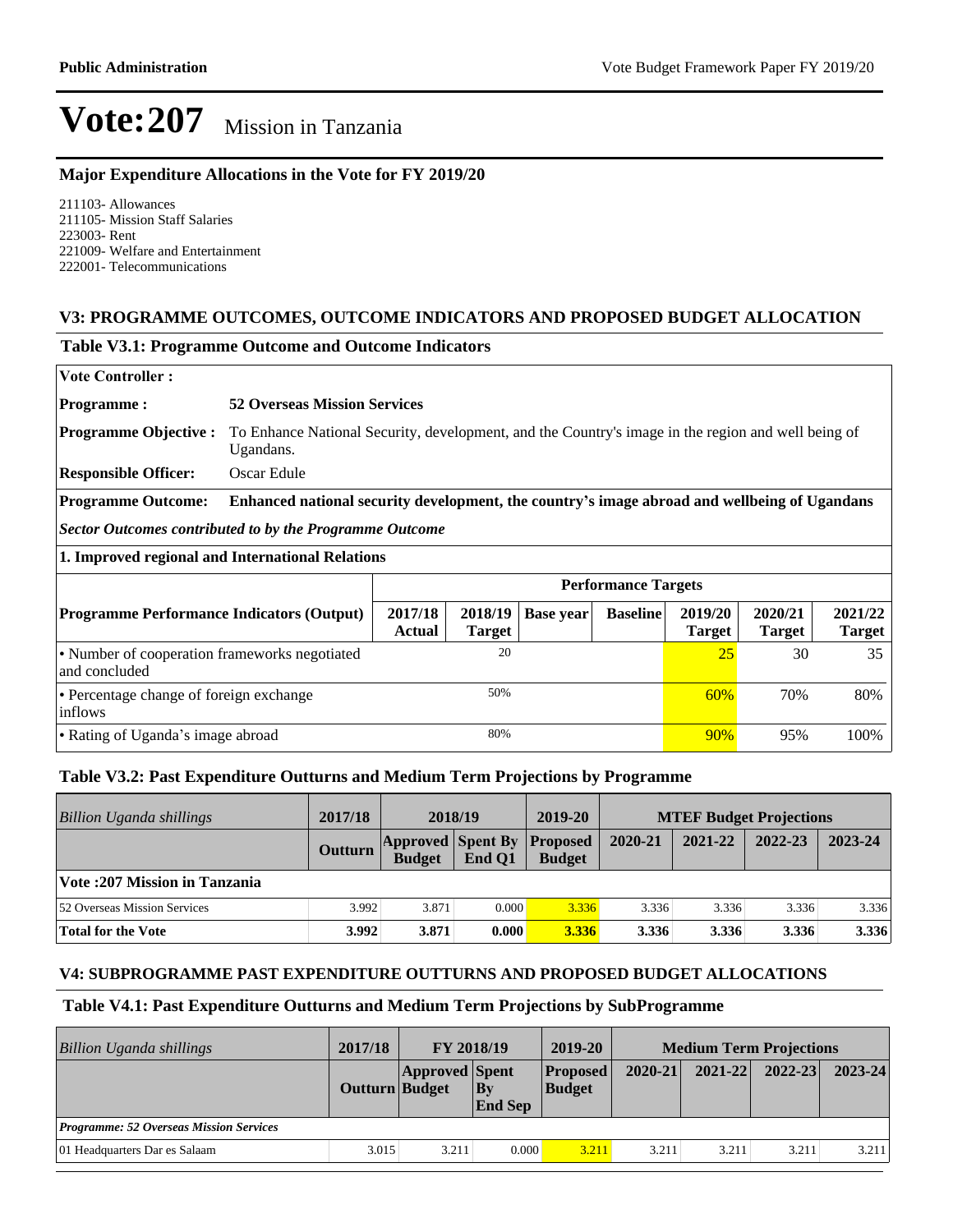| 0400 Strengthening Mission in Tanzania | 0.978 | 0.660 | 0.000 | 0.125 | 0.125 | 0.125 | 0.125 | 0.125 |
|----------------------------------------|-------|-------|-------|-------|-------|-------|-------|-------|
| <b>Total For the Programme: 52</b>     | 3.992 | 3.871 | 0.000 | 3.336 | 3.336 | 3.336 | 3.336 | 3.336 |
| <b>Total for the Vote :207</b>         | 3.992 | 3.871 | 0.000 | 3.336 | 3.336 | 3.336 | 3.336 | 3.336 |

#### **Table V4.2: Key Changes in Vote Resource Allocation**

| Major changes in resource allocation over and above the<br>previous financial year |                                                                            | Justification for proposed Changes in Expenditure and<br>Outputs   |  |  |  |  |  |
|------------------------------------------------------------------------------------|----------------------------------------------------------------------------|--------------------------------------------------------------------|--|--|--|--|--|
| <i>Vote :207 Mission in Tanzania</i>                                               |                                                                            |                                                                    |  |  |  |  |  |
| Programme: 52 Mission in Tanzania                                                  |                                                                            |                                                                    |  |  |  |  |  |
| <b>Output: 72 Government Buildings and Administrative Infrastructure</b>           |                                                                            |                                                                    |  |  |  |  |  |
| Change in Allocation (UShs Bn):                                                    | (0.300)                                                                    | Procurement in 2018/19                                             |  |  |  |  |  |
|                                                                                    | <b>Output: 75 Purchase of Motor Vehicles and Other Transport Equipment</b> |                                                                    |  |  |  |  |  |
| Change in Allocation (UShs Bn) :                                                   | (0.330)                                                                    | Motor Vehicle purchased 2018/19                                    |  |  |  |  |  |
| Output: 76 Purchase of Office and ICT Equipment, including Software                |                                                                            |                                                                    |  |  |  |  |  |
| Change in Allocation (UShs Bn):                                                    | (0.030)                                                                    | Need to purchase Assorted ICT Equipment                            |  |  |  |  |  |
| <b>Output: 77 Purchase of machinery</b>                                            |                                                                            |                                                                    |  |  |  |  |  |
| Change in Allocation (UShs Bn):                                                    | 0.125                                                                      | Need to purchase machinery like ptz cameras to enhance<br>security |  |  |  |  |  |

#### **Table V4.3: Major Capital Investment (Capital Purchases outputs over 0.5Billion)**

N/A

### *V5: VOTE CHALLENGES FOR 2019/20 AND ADDITIONAL FUNDING REQUESTS*

#### **Vote Challenges for FY 2019/20**

1. Limited funds to cover all planned activities and to cover all the areas of accreditation which also affects the Mission outputs.

2. No funding for cross cutting issues (HIV/AIDS, Gender and Environment).

3. Structural challenges especially with trade and tourism promotion, such as the quality and quantity of marketable products.

4. Loss on poundage.

5. A Liaison office to the EAC Secretariat has also been opened in Arusha to coordinate actives of East Africa Community Integration. This was not originally part of the Mission structure and it therefore came with Financial Constraint to hiring of office, accommodation, purchase of office furniture and equipment, hiring of staff and day to day running of the office.

6. Government of The United Republic of Tanzania has moved its capital from Dar Es Salaam to Dodoma. This implies that the High Commission should now move to Dodoma and indeed a sizable plot of land has been allocated to Uganda by government. However the Mission will need a budget allocation to construct Chancery and Official Residence to realize the relocation to Dodoma.

7. There is a very high population of Ugandan students in URT and sizeable number of Ugandans working in URT and Zambia. This requires both human and financial resources to effectively mobilize them and provide consular services.

#### **Table V5.1: Additional Funding Requests**

| Additional requirements for funding and outputs in 2019/20 | Justification of requirement for additional outputs and<br>funding |
|------------------------------------------------------------|--------------------------------------------------------------------|
| Vote: 207 Mission in Tanzania                              |                                                                    |
| <b>Programme : 52 Overseas Mission Services</b>            |                                                                    |
| <b>OutPut : 01 Cooperation frameworks</b>                  |                                                                    |